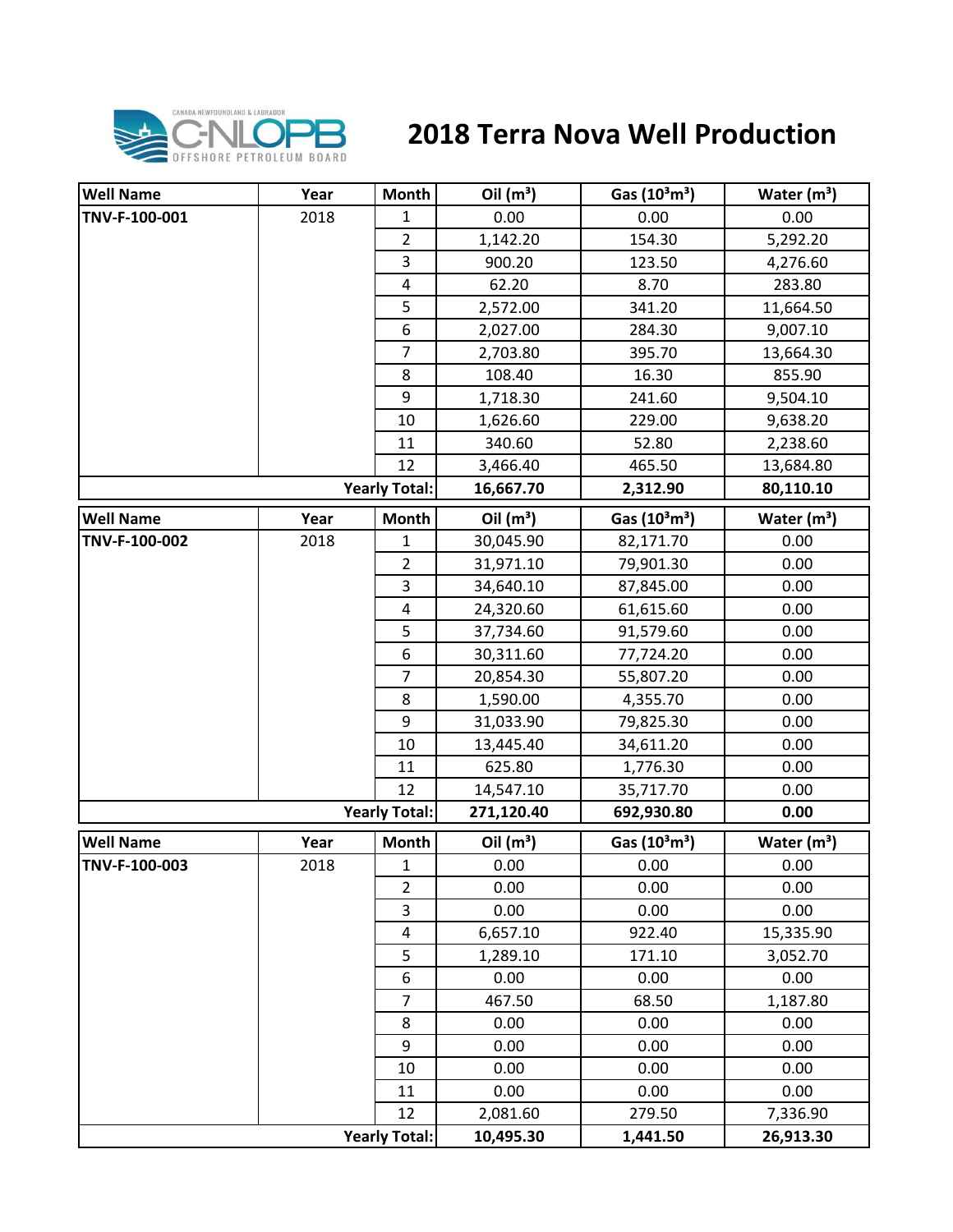| <b>Well Name</b> | Year                 | Month          | Oil $(m^3)$ | Gas $(10^3 \text{m}^3)$ | Water $(m^3)$ |
|------------------|----------------------|----------------|-------------|-------------------------|---------------|
| TNV-F-100-004    | 2018                 | 1              | 0.00        | 0.00                    | 0.00          |
|                  |                      | $\overline{2}$ | 0.00        | 0.00                    | 0.00          |
|                  |                      | 3              | 0.00        | 0.00                    | 0.00          |
|                  |                      | 4              | 0.00        | 0.00                    | 0.00          |
|                  |                      | 5              | 0.00        | 0.00                    | 0.00          |
|                  |                      | 6              | 0.00        | 0.00                    | 0.00          |
|                  |                      | 7              | 0.00        | 0.00                    | 0.00          |
|                  |                      | 8              | 0.00        | 0.00                    | 0.00          |
|                  |                      | 9              | 0.00        | 0.00                    | 0.00          |
|                  |                      | 10             | 0.00        | 0.00                    | 0.00          |
|                  |                      | 11             | 0.00        | 0.00                    | 0.00          |
|                  |                      | 12             | 0.00        | 0.00                    | 0.00          |
|                  | <b>Yearly Total:</b> |                | 0.00        | 0.00                    | 0.00          |

| <b>Well Name</b>     | Year | <b>Month</b> | Oil $(m^3)$ | Gas $(10^3 \text{m}^3)$ | Water $(m^3)$ |
|----------------------|------|--------------|-------------|-------------------------|---------------|
| TNV-G-090-002-W      | 2018 | 1            | 5,963.50    | 797.90                  | 93,705.30     |
|                      |      | 2            | 6,085.10    | 786.60                  | 107,586.50    |
|                      |      | 3            | 6,669.40    | 876.10                  | 119,850.40    |
|                      |      | 4            | 5,920.30    | 785.10                  | 117,801.80    |
|                      |      | 5            | 5,465.80    | 694.40                  | 108,206.60    |
|                      |      | 6            | 3,617.60    | 485.50                  | 80,017.30     |
|                      |      | 7            | 4,785.30    | 670.30                  | 115,988.70    |
|                      |      | 8            | 59.60       | 8.60                    | 1,901.10      |
|                      |      | 9            | 3,375.60    | 454.50                  | 75,457.20     |
|                      |      | 10           | 2,414.70    | 325.30                  | 57,837.20     |
|                      |      | 11           | 565.90      | 84.00                   | 15,036.10     |
|                      |      | 12           | 4,353.00    | 559.40                  | 106,625.20    |
| <b>Yearly Total:</b> |      |              | 49,275.80   | 6,527.70                | 1,000,013.40  |

| <b>Well Name</b> | Year | <b>Month</b>         | Oil $(m^3)$ | Gas $(10^3 \text{m}^3)$ | Water $(m^3)$ |
|------------------|------|----------------------|-------------|-------------------------|---------------|
| TNV-G-090-003    | 2018 | 1                    | 5,419.80    | 757.70                  | 65,444.40     |
|                  |      | $\overline{2}$       | 4,049.00    | 546.80                  | 51,295.60     |
|                  |      | 3                    | 4,615.10    | 633.30                  | 59,958.20     |
|                  |      | 4                    | 3,956.60    | 548.20                  | 50,716.10     |
|                  |      | 5                    | 3,675.40    | 487.80                  | 46,874.60     |
|                  |      | 6                    | 2,994.70    | 420.00                  | 37,416.00     |
|                  |      | 7                    | 3,498.20    | 512.10                  | 48,364.10     |
|                  |      | 8                    | 0.00        | 0.00                    | 0.10          |
|                  |      | 9                    | 2,787.80    | 391.90                  | 37,285.80     |
|                  |      | 10                   | 2,250.20    | 316.60                  | 33,487.90     |
|                  |      | 11                   | 408.00      | 63.40                   | 7,111.40      |
|                  |      | 12                   | 755.70      | 101.40                  | 19,550.30     |
|                  |      | <b>Yearly Total:</b> | 34,410.50   | 4,779.20                | 457,504.50    |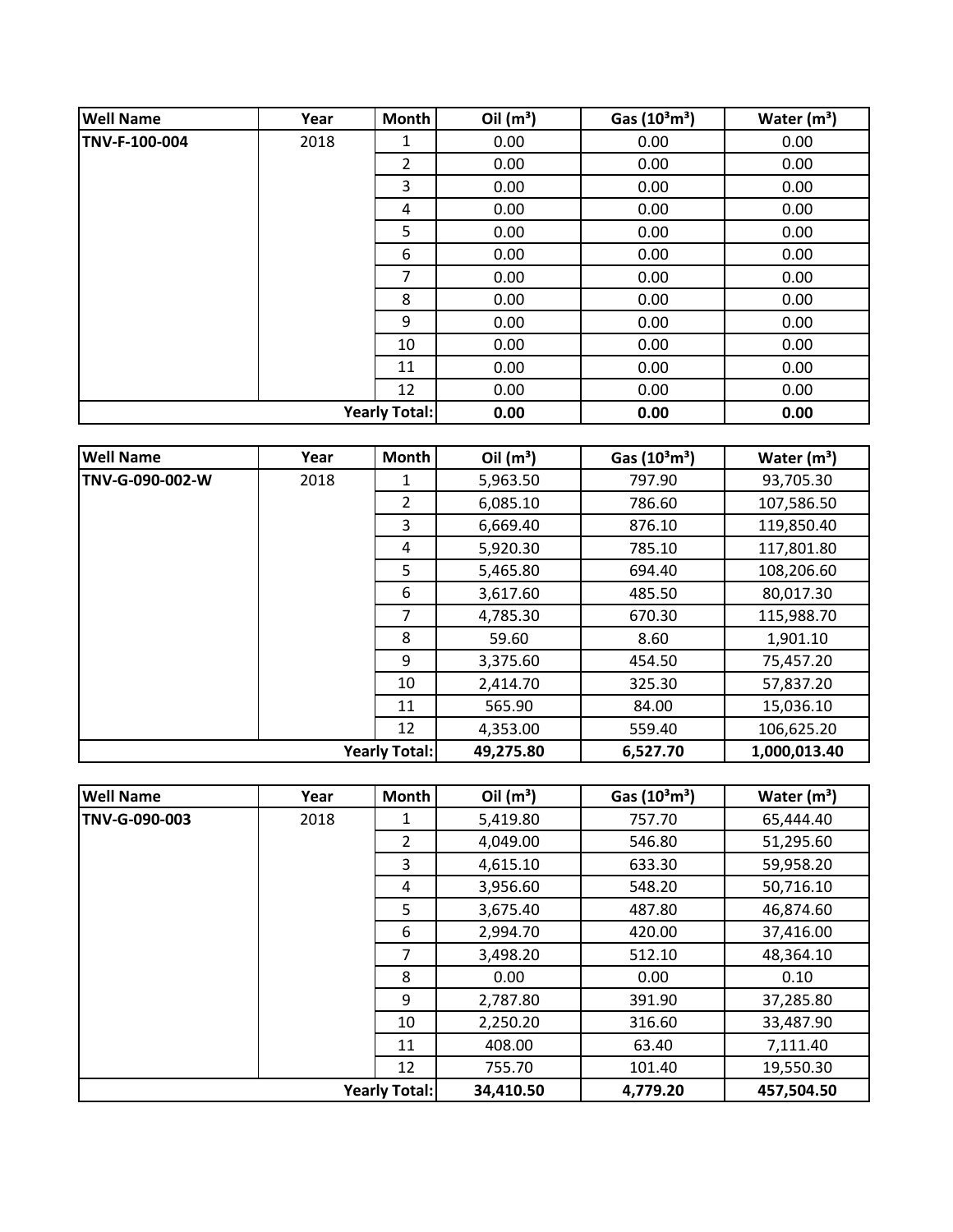| <b>Well Name</b> | Year | <b>Month</b>         | Oil $(m^3)$ | Gas $(10^3 \text{m}^3)$ | Water $(m^3)$ |
|------------------|------|----------------------|-------------|-------------------------|---------------|
| TNV-G-090-005-Y  | 2018 | 1                    | 1,798.70    | 247.90                  | 18,835.20     |
|                  |      | 2                    | 2,726.90    | 363.10                  | 29,962.40     |
|                  |      | 3                    | 2,906.90    | 393.30                  | 32,753.80     |
|                  |      | 4                    | 1,906.60    | 260.40                  | 18,978.90     |
|                  |      | 5                    | 2,588.50    | 338.70                  | 25,638.30     |
|                  |      | 6                    | 2,100.70    | 290.40                  | 20,382.50     |
|                  |      | 7                    | 2,217.80    | 320.00                  | 23,579.70     |
|                  |      | 8                    | 0.00        | 0.00                    | 0.00          |
|                  |      | 9                    | 1,624.70    | 225.40                  | 15,930.90     |
|                  |      | 10                   | 1,627.40    | 226.00                  | 17,101.00     |
|                  |      | 11                   | 281.70      | 43.20                   | 3,284.70      |
|                  |      | 12                   | 1,636.10    | 216.50                  | 22,291.40     |
|                  |      | <b>Yearly Total:</b> | 21,416.00   | 2,924.90                | 228,738.80    |

| <b>Well Name</b> | Year | <b>Month</b>         | Oil $(m^3)$ | Gas $(10^3 \text{m}^3)$ | Water $(m^3)$ |
|------------------|------|----------------------|-------------|-------------------------|---------------|
| TNV-G-090-006-Z  | 2018 | 1                    | 7,238.60    | 1,315.40                | 61,924.90     |
|                  |      | 2                    | 5,758.20    | 1,011.10                | 63,251.30     |
|                  |      | 3                    | 6,440.10    | 1,149.00                | 79,432.90     |
|                  |      | 4                    | 5,394.80    | 971.60                  | 76,642.30     |
|                  |      | 5                    | 5,693.80    | 982.40                  | 80,480.10     |
|                  |      | 6                    | 3,650.60    | 665.50                  | 50,553.70     |
|                  |      | 7                    | 4,537.30    | 863.50                  | 69,890.40     |
|                  |      | 8                    | 75.30       | 14.70                   | 1,684.60      |
|                  |      | 9                    | 2,958.50    | 541.00                  | 46,345.30     |
|                  |      | 10                   | 2,300.60    | 421.00                  | 38,619.40     |
|                  |      | 11                   | 690.00      | 139.20                  | 12,845.40     |
|                  |      | 12                   | 5,800.00    | 1,012.60                | 90,326.00     |
|                  |      | <b>Yearly Total:</b> | 50,537.80   | 9,087.00                | 671,996.30    |

| <b>Well Name</b>     | Year | Month          | Oil $(m^3)$ | Gas $(10^3 \text{m}^3)$ | Water $(m^3)$ |
|----------------------|------|----------------|-------------|-------------------------|---------------|
| TNV-G-090-009        | 2018 | 1              | 0.00        | 0.00                    | 0.00          |
|                      |      | $\overline{2}$ | 0.00        | 0.00                    | 0.00          |
|                      |      | 3              | 0.00        | 0.00                    | 0.00          |
|                      |      | 4              | 0.00        | 0.00                    | 0.00          |
|                      |      | 5              | 0.00        | 0.00                    | 0.00          |
|                      |      | 6              | 0.00        | 0.00                    | 0.00          |
|                      |      | 7              | 0.00        | 0.00                    | 0.00          |
|                      |      | 8              | 0.00        | 0.00                    | 0.00          |
|                      |      | 9              | 0.00        | 0.00                    | 0.00          |
|                      |      | 10             | 0.00        | 0.00                    | 0.00          |
|                      |      | 11             | 0.00        | 0.00                    | 0.00          |
|                      |      | 12             | 0.00        | 0.00                    | 0.00          |
| <b>Yearly Total:</b> |      |                | 0.00        | 0.00                    | 0.00          |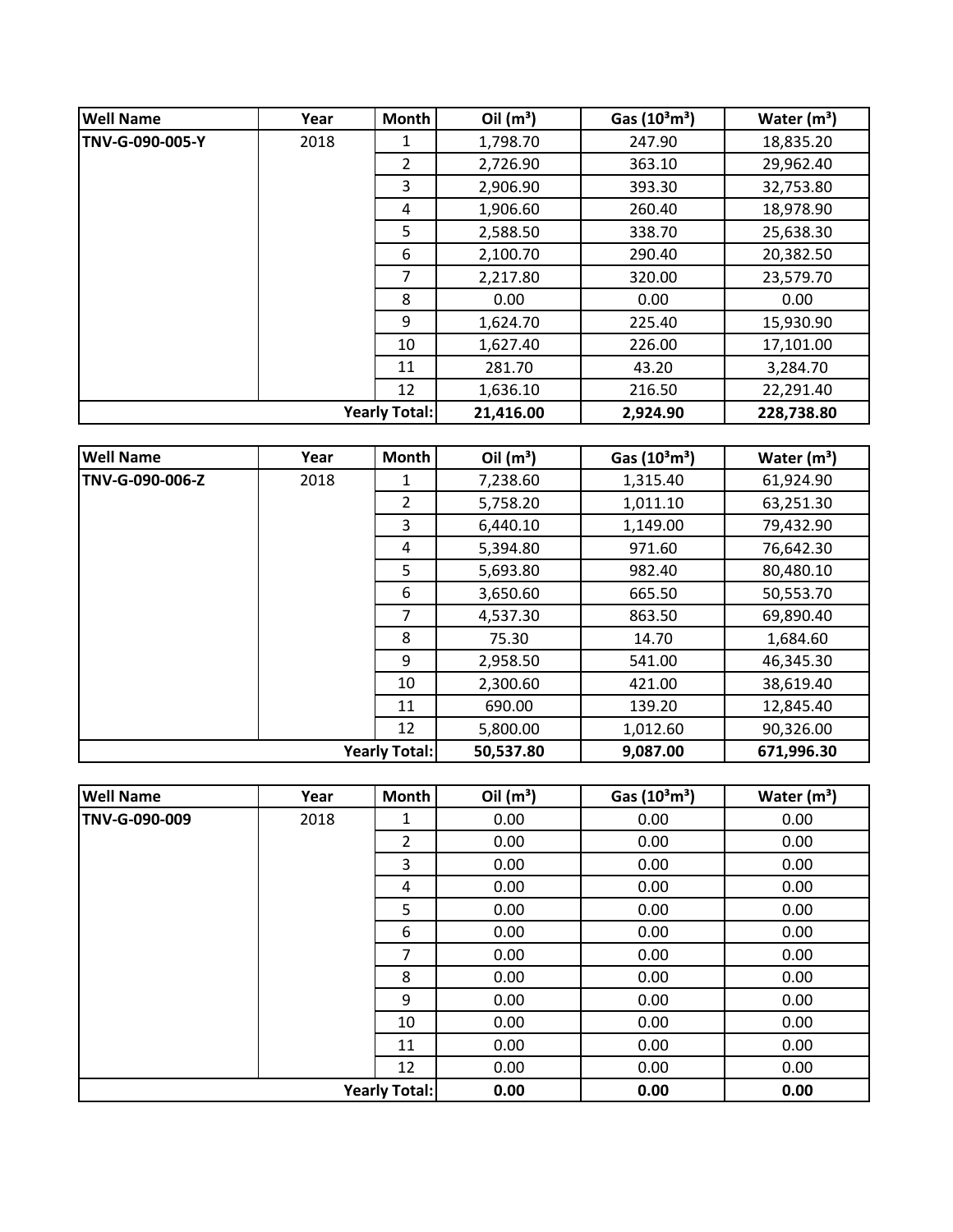| <b>Well Name</b> | Year                 | <b>Month</b> | Oil $(m^3)$ | Gas $(10^3 \text{m}^3)$ | Water $(m^3)$ |
|------------------|----------------------|--------------|-------------|-------------------------|---------------|
| TNV-L-098-001-Y  | 2018                 |              | 14,384.70   | 17,953.90               | 5,134.20      |
|                  |                      | 2            | 32,359.60   | 32,033.30               | 8,901.20      |
|                  |                      | 3            | 16,458.70   | 18,644.60               | 3,615.60      |
|                  |                      | 4            | 15,902.50   | 17,232.70               | 3,592.70      |
|                  |                      | 5.           | 56,557.60   | 68,553.70               | 9,814.60      |
|                  |                      | 6            | 22,884.00   | 32,277.00               | 3,417.90      |
|                  |                      | 7            | 21,262.30   | 31,067.10               | 5,185.50      |
|                  |                      | 8            | 331.70      | 428.20                  | 115.60        |
|                  |                      | 9            | 16,324.30   | 23,804.90               | 3,756.10      |
|                  |                      | 10           | 35,568.70   | 48,277.70               | 5,364.10      |
|                  |                      | 11           | 10,042.20   | 13,750.40               | 1,095.10      |
|                  |                      | 12           | 51,127.70   | 48,986.10               | 6,185.00      |
|                  | <b>Yearly Total:</b> |              | 293,204.00  | 353,009.60              | 56,177.60     |

| <b>Well Name</b>     | Year | Month | Oil $(m^3)$ | Gas $(10^3 \text{m}^3)$ | Water $(m^3)$ |
|----------------------|------|-------|-------------|-------------------------|---------------|
| TNV-L-098-002        | 2018 | 1     | 69,433.10   | 72,254.90               | 5,882.70      |
|                      |      | 2     | 62,438.50   | 68,249.70               | 5,662.40      |
|                      |      | 3     | 68,505.20   | 82,227.80               | 7,526.10      |
|                      |      | 4     | 69,277.60   | 98,436.70               | 7,326.50      |
|                      |      | 5     | 12,045.10   | 17,356.10               | 1,267.50      |
|                      |      | 6     | 26,364.00   | 39,198.30               | 2,615.00      |
|                      |      | 7     | 56,974.90   | 77,403.40               | 4,899.00      |
|                      |      | 8     | 556.20      | 773.90                  | 63.00         |
|                      |      | 9     | 44,386.70   | 56,892.40               | 3,519.10      |
|                      |      | 10    | 40,485.00   | 53,461.00               | 4,012.80      |
|                      |      | 11    | 11,891.50   | 18,063.40               | 1,472.30      |
|                      |      | 12    | 44,793.00   | 58,856.70               | 2,903.00      |
| <b>Yearly Total:</b> |      |       | 507,150.80  | 643,174.30              | 47,149.40     |

| <b>Well Name</b>     | Year | Month          | Oil $(m^3)$ | Gas $(10^3 \text{m}^3)$ | Water $(m^3)$ |
|----------------------|------|----------------|-------------|-------------------------|---------------|
| TNV-L-098-004        | 2018 |                | 25,081.10   | 3,556.30                | 61,217.60     |
|                      |      | $\overline{2}$ | 28,313.60   | 3,878.80                | 69,320.00     |
|                      |      | 3              | 27,433.10   | 3,818.80                | 68,490.90     |
|                      |      | 4              | 28,004.20   | 3,935.30                | 66,165.60     |
|                      |      | 5              | 31,280.20   | 4,210.60                | 69,230.90     |
|                      |      | 6              | 21,289.60   | 3,028.00                | 50,771.60     |
|                      |      | 7              | 26,607.30   | 3,948.80                | 69,949.10     |
|                      |      | 8              | 563.70      | 85.60                   | 1,904.40      |
|                      |      | 9              | 21,839.00   | 3,115.50                | 53,711.80     |
|                      |      | 10             | 18,979.40   | 2,709.80                | 49,139.10     |
|                      |      | 11             | 5,166.00    | 813.40                  | 14,589.00     |
|                      |      | 12             | 25,110.50   | 3,419.90                | 69,837.00     |
| <b>Yearly Total:</b> |      |                | 259,667.70  | 36,520.80               | 644,327.00    |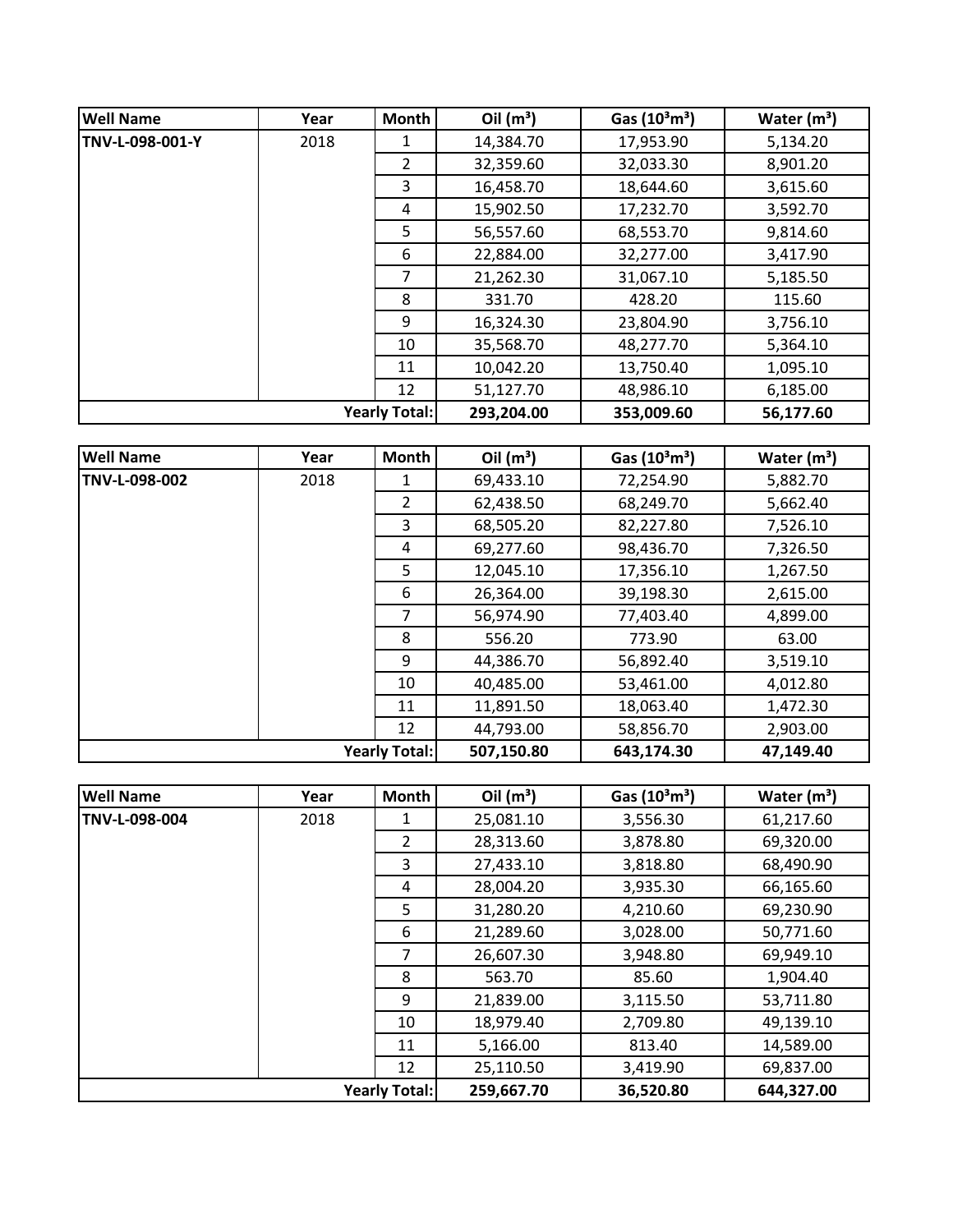| <b>Well Name</b>     | Year | <b>Month</b> | Oil $(m^3)$ | Gas $(10^3 \text{m}^3)$ | Water $(m^3)$ |
|----------------------|------|--------------|-------------|-------------------------|---------------|
| TNV-L-098-007-X      | 2018 | 1            | 7,217.40    | 1,088.20                | 19,218.50     |
|                      |      | 2            | 7,079.30    | 1,031.30                | 22,471.80     |
|                      |      | 3            | 7,492.00    | 1,109.10                | 24,391.80     |
|                      |      | 4            | 9,874.10    | 1,475.70                | 30,849.60     |
|                      |      | 5            | 7,841.20    | 1,122.40                | 23,839.30     |
|                      |      | 6            | 7,831.20    | 1,184.30                | 22,640.90     |
|                      |      | 7            | 10,141.10   | 1,600.80                | 33,838.90     |
|                      |      | 8            | 0.00        | 0.00                    | 0.00          |
|                      |      | 9            | 5,745.60    | 871.60                  | 16,783.00     |
|                      |      | 10           | 6,041.50    | 917.20                  | 18,913.20     |
|                      |      | 11           | 1,823.90    | 305.50                  | 6,332.90      |
|                      |      | 12           | 8,571.70    | 1,241.40                | 32,209.30     |
| <b>Yearly Total:</b> |      |              | 79,659.00   | 11,947.50               | 251,489.20    |

| <b>Well Name</b> | Year | <b>Month</b>         | Oil $(m^3)$ | Gas $(10^3 \text{m}^3)$ | Water $(m^3)$ |
|------------------|------|----------------------|-------------|-------------------------|---------------|
| TNV-L-098-008    | 2018 | 1                    | 2,065.70    | 288.90                  | 16,143.00     |
|                  |      | 2                    | 312.40      | 42.30                   | 2,561.50      |
|                  |      | 3                    | 4,848.60    | 665.50                  | 40,782.00     |
|                  |      | 4                    | 4,742.00    | 657.00                  | 39,022.60     |
|                  |      | 5                    | 3,984.10    | 528.80                  | 32,618.00     |
|                  |      | 6                    | 2,535.50    | 355.50                  | 17,379.50     |
|                  |      | 7                    | 4,250.20    | 621.40                  | 31,919.80     |
|                  |      | 8                    | 0.00        | 0.00                    | 0.00          |
|                  |      | 9                    | 2,936.30    | 412.50                  | 20,336.60     |
|                  |      | 10                   | 3,130.60    | 440.30                  | 23,235.20     |
|                  |      | 11                   | 1,042.60    | 161.90                  | 8,583.80      |
|                  |      | 12                   | 6,927.60    | 930.20                  | 50,120.00     |
|                  |      | <b>Yearly Total:</b> | 36,775.60   | 5,104.30                | 282,702.00    |

| <b>Well Name</b>     | Year | Month          | Oil $(m^3)$ | Gas $(10^3 \text{m}^3)$ | Water $(m^3)$ |
|----------------------|------|----------------|-------------|-------------------------|---------------|
| TNV-L-098-009        | 2018 | 1              | 0.00        | 0.00                    | 0.00          |
|                      |      | $\overline{2}$ | 0.00        | 0.00                    | 0.00          |
|                      |      | 3              | 0.00        | 0.00                    | 0.00          |
|                      |      | 4              | 0.00        | 0.00                    | 0.00          |
|                      |      | 5              | 0.00        | 0.00                    | 0.00          |
|                      |      | 6              | 0.00        | 0.00                    | 0.00          |
|                      |      | 7              | 0.00        | 0.00                    | 0.00          |
|                      |      | 8              | 0.00        | 0.00                    | 0.00          |
|                      |      | 9              | 0.00        | 0.00                    | 0.00          |
|                      |      | 10             | 0.00        | 0.00                    | 0.00          |
|                      |      | 11             | 0.00        | 0.00                    | 0.00          |
|                      |      | 12             | 1,814.60    | 247.10                  | 8,837.70      |
| <b>Yearly Total:</b> |      |                | 1,814.60    | 247.10                  | 8,837.70      |